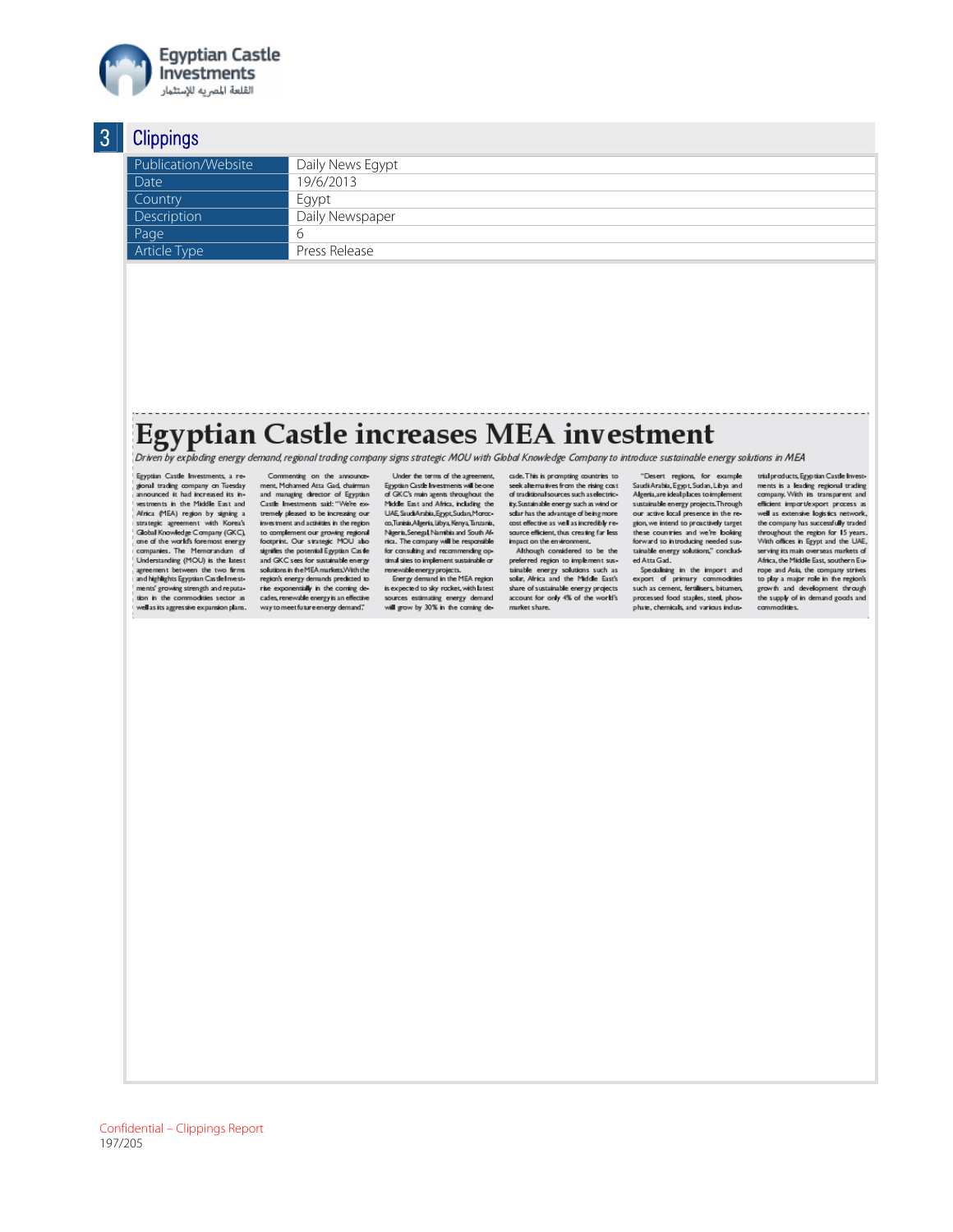

| Publication/Website | Al Mesryoon                                                                                                                                                                                                                                                                                                                                                                                                                                                                                                                                                                                                                    |
|---------------------|--------------------------------------------------------------------------------------------------------------------------------------------------------------------------------------------------------------------------------------------------------------------------------------------------------------------------------------------------------------------------------------------------------------------------------------------------------------------------------------------------------------------------------------------------------------------------------------------------------------------------------|
| Date                | 19/6/2013                                                                                                                                                                                                                                                                                                                                                                                                                                                                                                                                                                                                                      |
| Country             | Egypt                                                                                                                                                                                                                                                                                                                                                                                                                                                                                                                                                                                                                          |
| Description         | Daily Newspaper                                                                                                                                                                                                                                                                                                                                                                                                                                                                                                                                                                                                                |
| Page                | 11                                                                                                                                                                                                                                                                                                                                                                                                                                                                                                                                                                                                                             |
| Article Type        | Press Release                                                                                                                                                                                                                                                                                                                                                                                                                                                                                                                                                                                                                  |
|                     |                                                                                                                                                                                                                                                                                                                                                                                                                                                                                                                                                                                                                                |
|                     | ابجببشان كاسل للاستثمار توسع نطاق استثماراتها في منطقة الشرق الأوسط وأفريقيا                                                                                                                                                                                                                                                                                                                                                                                                                                                                                                                                                   |
|                     | أعلنت اليوم شركة ايجيبشان كاسل للاستثمار — إحدي الشركات التجارية الكبرى في المنطقة - أنها زادت من حجم استثماراتها بالشرق الأوسط<br>من خلال توقيع اتفاقية استراتيجية مع شركة جلوبال نوليدج الكورية، التي تحد من الشركات الرائدة في الطاقـة فـي العـالم. وتعد مذكرة التفـاهم<br>احدث الاتفاقيات بين الشركتين، والتي تشير بدورها إلي القوة والسمعة المنتامية لشركة ايجيبشان كاسل في قطاع التجارة و التسويق  فضلا عن<br>خططها التوسعية الطموحة.                                                                                                                                                                                    |
|                     | في تعليقه على الاعلان، صرح السيد محمد عطا جاد، رئيس مجلس الإدارة والعضو المنتدب لشركة ايجييشان كاسل للاستثمار ، قـلالا: "إننـا<br>سعداء للغاية بزيدة حجم استثماراتنا وتوسيع نطاق أنشطتنا في المنطقة بما يعكس نتـامي حضورنا وانتشـلرنا الإقليمـي. وتكشف هذه الاتفاقيـة<br>الاستراتيجية المستقبل الواعد لحلول الطاقة المستدامة في أسواق الشرق الأوسط وأفريقيا". وأكد عطا أن الطاقة المتجددة هي السبيل الوحيد لسد<br>احتياجات الطاقة المستقبلية في ظل التوقعات بالزيادة الكبيرة في الطلب على الطاقة في الشرق الأوسط وأفريقيا في العقود القادمة.                                                                                   |
|                     | وبمقتضى بنود هذه الاتفاقية تصبح شركة ايجيشان كاسل إحدى الوكلاء الرئيسيين لشركة جلوبال نوليدج الكورية  في دول الشرق الأوسط<br>وأفريقيا مثل الإمارات العربية والسعودية ومصر والسودان والمغرب وتونس والجزائر وليييا وتنزانيا ونيجيريا والسينغال وناميييا وجنوب<br>أفريقيا أيضا٬ وستكون شركة ايجيشان كاسل مسؤولة عن تقنيم الخدمات الاستشارية واقتراح المواقع الأفضل لتنفيذ مشرو عات الطاقة<br>المتجددة والدائمة                                                                                                                                                                                                                    |
|                     | من المتوقع أن تتزايد الطلب على الطاقة بمستويات هائلة في الشرق الأوسط، إذ تتوقع أحدث التقارير  أن يزيد الطلب على الطاقـة بنسبة 30%<br>بحلول العقد القدم، مما يدفع بعض الدول للبحث عن بدائل لارتفاع تكلفة المصادر التقليدية للطاقة مثل الكهرباء، وتتميز الطاقة المتجددة بكونها<br>موفر ة في التكلفة فضلا عن كفاءتها الحالية وتأثير ها الضئيل على البيئة ـ                                                                                                                                                                                                                                                                        |
|                     | بـالر غم من أن أفريقيا والشرق الأوسط هي المنطقة المفضلة لتنفيذ مشرو عات الطـاقـة الذائمـة مثل الطـاقـة الشمسية إلا ان نـصيب مشاركتها فـي<br>تلك المشرو عات لا يتجاوز 4% من حصة السوق العالمية.                                                                                                                                                                                                                                                                                                                                                                                                                                 |
|                     | وختم جد تصريحته قـتلا:"تعد المنـاطق الصـحراوية فـي السعودية ومصر والسودان وليييا والجزائر علـي سبيل المثـال أمـاكن مثاليـة لإقامـة                                                                                                                                                                                                                                                                                                                                                                                                                                                                                             |
|                     | مشر وعات الطاقة المتجددة والشمسية، ونحرص من خلال وجودنا الملموس في المنطقة على الاستهداف المسبق لهذه الدول ونتطلع لتقديم حلول<br>جذر ية للطاقة المتجددة".                                                                                                                                                                                                                                                                                                                                                                                                                                                                      |
|                     | تتخصص الشركة في استيراد وتصدير المواد الاساسية مثل الأسمنت والأسمدة و القـلر والـسلم الغذائيـة المـصنعة والـحديد والفوسـفات<br>والكيماويات بالإضـافة إلـى المنتجـات الـصناعية المتنوعـة. لقد أصبـحت شركة ايجيبشان كاسـل للاستثمـل شـريكا جديرا بـالثقة بفضل عمليات<br>الاستيراد والتصدير الفعالة ذات الشفافية العالية وشبكة اللوجستية الشاملة. تتواجد ايجيبشان كاسل للاستثمار في المنطقة منذ 15 عامـًا ولديها<br>فروع في مصر  والإمارات لتلبي احتياجات الأسواق الدولية في أفريقيا والشرق الأوسط وجنوب أوروبـا وآسيا، وتسعى الشركة جاهدة لتقوم<br>بدور كبير في تنمية المنطقة وتطوير ها من خلال إمدادها بالبضلقع والسلع المطلوبة |
|                     |                                                                                                                                                                                                                                                                                                                                                                                                                                                                                                                                                                                                                                |
|                     |                                                                                                                                                                                                                                                                                                                                                                                                                                                                                                                                                                                                                                |
|                     |                                                                                                                                                                                                                                                                                                                                                                                                                                                                                                                                                                                                                                |
|                     |                                                                                                                                                                                                                                                                                                                                                                                                                                                                                                                                                                                                                                |
|                     |                                                                                                                                                                                                                                                                                                                                                                                                                                                                                                                                                                                                                                |
|                     |                                                                                                                                                                                                                                                                                                                                                                                                                                                                                                                                                                                                                                |
|                     |                                                                                                                                                                                                                                                                                                                                                                                                                                                                                                                                                                                                                                |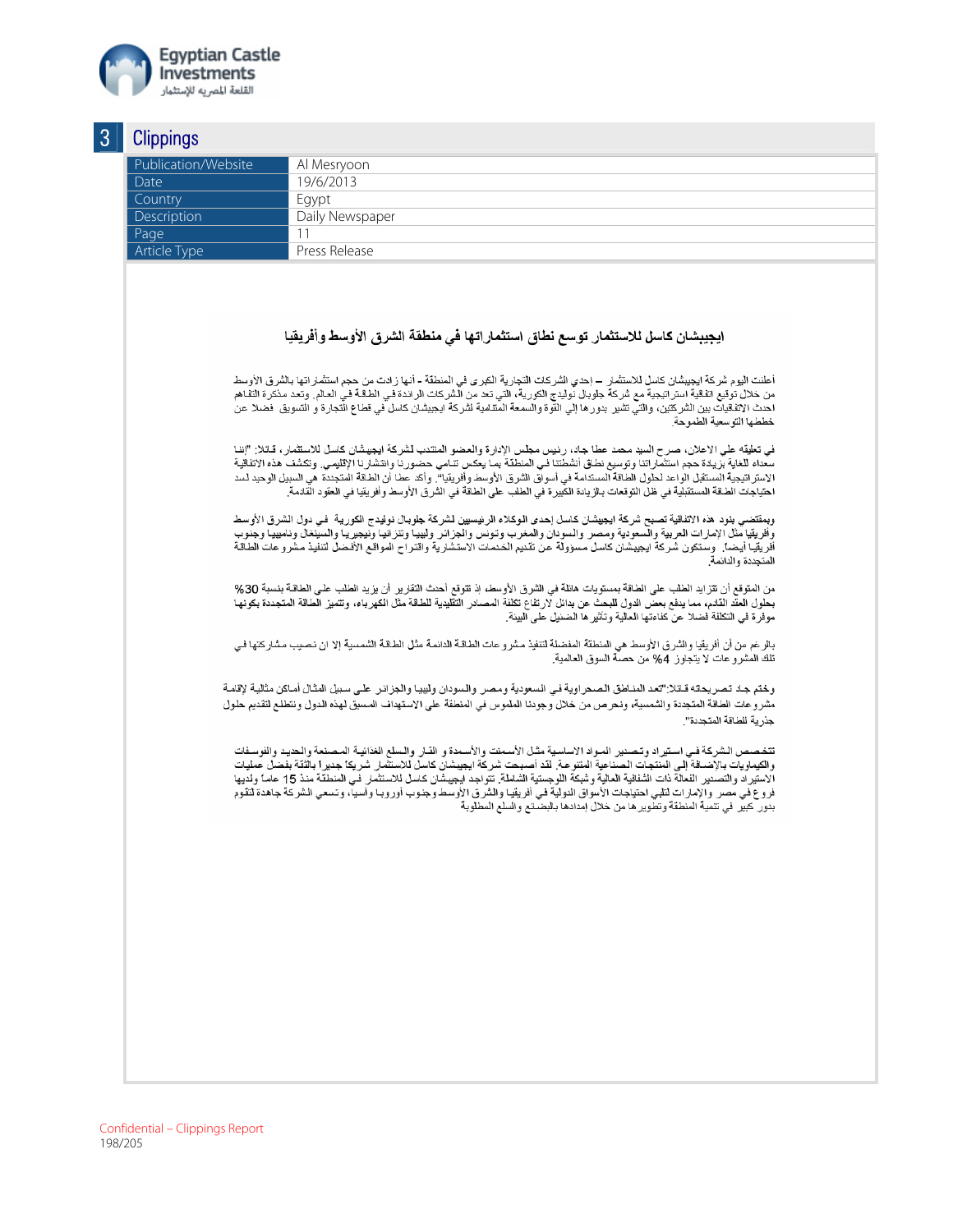

| Publication/Website<br>Sudan Vision<br>22/6/2013<br>Date<br>Sudan<br>Country<br>Daily Newspaper<br>5<br>Press Release<br>Sudan Visíon<br><b>AN INDEPENDENT DAILY</b><br><b>Egyptian Castle Increases its MEA Investment</b><br>Egyptian Castle Investments, a regional trading<br>company announced it has increased its investments<br><b>Egyptian Castle</b><br>in the MEA region by signing a strategic agreement<br>with Korea's Global Knowledge Company (GKC),<br>Investments<br>one of the world's foremost energy companies. The<br>Memorandum of Understanding (MOU) is the latest<br>القلعة المصرية للإستثمار<br>agreement between the two firms and highlights<br>Egyptian Castle Investments growing strength and<br>reputation in the commodities sector as well as its<br>aggressive expansion plans.<br>Commenting on the announcement, Mr. Mohamed Atta Gad, Chairman and<br>Managing Director of Egyptian Castle Investments said, "We're extremely pleased to<br>be increasing our investment and activities in the region to complement our growing<br>regional footprint. Our strategic MOU also signifies the potential Egyptian Castle and<br>GKC sees for sustainable energy solutions in the Middle East and African markets.<br>With the Middle East and Africa's energy demands predicted to rise exponentially in<br>the coming decades, renewable energy is an effective way to meet future energy<br>demand."<br>Under the terms of the agreement, Egyptian Castle Investments will be one of GKC's<br>main agents throughout the Middle East and Africa, including the UAE, Saudi Arabia,<br>Egypt, Sudan, Morocco, Tunisia, Algeria, Libya, Kenya, Tanzania, Nigeria, Senegal,<br>Namibia, and South Africa. The company will be responsible for consulting and<br>recommending optimal sites to implement sustainable or renewable energy projects.<br>Energy demand in the MEA region is expected to sky rocket, with latest sources<br>estimating energy demand will grow by 30% in the coming decade. This is prompting<br>countries to seek alternatives from the rising cost of traditional sources such as<br>electricity. Sustainable energy such as wind or solar has the advantage of being more<br>cost effective as well as incredibly resource efficient, thus creating far less impact on<br>the environment.<br>Although considered to be the preferred region to implement sustainable energy<br>solutions such as solar, Africa and the Middle East's share of sustainable energy<br>projects account for only 4% of the world's market share.<br>"Desert regions, for example Saudi Arabia, Egypt, Sudan, Libya, Algeria, are ideal<br>places to implement sustainable energy projects. Through our active local presence in<br>the region, we intend to proactively target these countries and we're looking forward<br>to introducing needed sustainable energy solutions," concluded Atta Gad.<br>Specializing in the import and export of primary commodities such as cement,<br>fertilizers, bitumen, processed food staples, steel, phosphate, chemicals, and various<br>industrial products, Egyptian Castle Investments is a leading regional trading<br>company.<br>With its transparent and efficient import/export process as well as extensive logistics<br>network, the company has successfully traded throughout the region for 15 years.<br>With offices in Egypt and the UAE, serving its main overseas markets of Africa, the<br>Middle East, Southern Europe and Asia, the company strives to play a major role in<br>the region's growth and development through the supply of in demand goods and<br>commodities. |
|-----------------------------------------------------------------------------------------------------------------------------------------------------------------------------------------------------------------------------------------------------------------------------------------------------------------------------------------------------------------------------------------------------------------------------------------------------------------------------------------------------------------------------------------------------------------------------------------------------------------------------------------------------------------------------------------------------------------------------------------------------------------------------------------------------------------------------------------------------------------------------------------------------------------------------------------------------------------------------------------------------------------------------------------------------------------------------------------------------------------------------------------------------------------------------------------------------------------------------------------------------------------------------------------------------------------------------------------------------------------------------------------------------------------------------------------------------------------------------------------------------------------------------------------------------------------------------------------------------------------------------------------------------------------------------------------------------------------------------------------------------------------------------------------------------------------------------------------------------------------------------------------------------------------------------------------------------------------------------------------------------------------------------------------------------------------------------------------------------------------------------------------------------------------------------------------------------------------------------------------------------------------------------------------------------------------------------------------------------------------------------------------------------------------------------------------------------------------------------------------------------------------------------------------------------------------------------------------------------------------------------------------------------------------------------------------------------------------------------------------------------------------------------------------------------------------------------------------------------------------------------------------------------------------------------------------------------------------------------------------------------------------------------------------------------------------------------------------------------------------------------------------------------------------------------------------------------------------------------------------------------------------------------------------------------------------------------------------------------------------------------------------------------------------------------------------------------------------------------------------------------------------------------------------------------------------------------------------------------------------------------------------------------------------------------------------|
|                                                                                                                                                                                                                                                                                                                                                                                                                                                                                                                                                                                                                                                                                                                                                                                                                                                                                                                                                                                                                                                                                                                                                                                                                                                                                                                                                                                                                                                                                                                                                                                                                                                                                                                                                                                                                                                                                                                                                                                                                                                                                                                                                                                                                                                                                                                                                                                                                                                                                                                                                                                                                                                                                                                                                                                                                                                                                                                                                                                                                                                                                                                                                                                                                                                                                                                                                                                                                                                                                                                                                                                                                                                                                         |
| Description                                                                                                                                                                                                                                                                                                                                                                                                                                                                                                                                                                                                                                                                                                                                                                                                                                                                                                                                                                                                                                                                                                                                                                                                                                                                                                                                                                                                                                                                                                                                                                                                                                                                                                                                                                                                                                                                                                                                                                                                                                                                                                                                                                                                                                                                                                                                                                                                                                                                                                                                                                                                                                                                                                                                                                                                                                                                                                                                                                                                                                                                                                                                                                                                                                                                                                                                                                                                                                                                                                                                                                                                                                                                             |
| Page                                                                                                                                                                                                                                                                                                                                                                                                                                                                                                                                                                                                                                                                                                                                                                                                                                                                                                                                                                                                                                                                                                                                                                                                                                                                                                                                                                                                                                                                                                                                                                                                                                                                                                                                                                                                                                                                                                                                                                                                                                                                                                                                                                                                                                                                                                                                                                                                                                                                                                                                                                                                                                                                                                                                                                                                                                                                                                                                                                                                                                                                                                                                                                                                                                                                                                                                                                                                                                                                                                                                                                                                                                                                                    |
| Article Type                                                                                                                                                                                                                                                                                                                                                                                                                                                                                                                                                                                                                                                                                                                                                                                                                                                                                                                                                                                                                                                                                                                                                                                                                                                                                                                                                                                                                                                                                                                                                                                                                                                                                                                                                                                                                                                                                                                                                                                                                                                                                                                                                                                                                                                                                                                                                                                                                                                                                                                                                                                                                                                                                                                                                                                                                                                                                                                                                                                                                                                                                                                                                                                                                                                                                                                                                                                                                                                                                                                                                                                                                                                                            |
|                                                                                                                                                                                                                                                                                                                                                                                                                                                                                                                                                                                                                                                                                                                                                                                                                                                                                                                                                                                                                                                                                                                                                                                                                                                                                                                                                                                                                                                                                                                                                                                                                                                                                                                                                                                                                                                                                                                                                                                                                                                                                                                                                                                                                                                                                                                                                                                                                                                                                                                                                                                                                                                                                                                                                                                                                                                                                                                                                                                                                                                                                                                                                                                                                                                                                                                                                                                                                                                                                                                                                                                                                                                                                         |
|                                                                                                                                                                                                                                                                                                                                                                                                                                                                                                                                                                                                                                                                                                                                                                                                                                                                                                                                                                                                                                                                                                                                                                                                                                                                                                                                                                                                                                                                                                                                                                                                                                                                                                                                                                                                                                                                                                                                                                                                                                                                                                                                                                                                                                                                                                                                                                                                                                                                                                                                                                                                                                                                                                                                                                                                                                                                                                                                                                                                                                                                                                                                                                                                                                                                                                                                                                                                                                                                                                                                                                                                                                                                                         |
|                                                                                                                                                                                                                                                                                                                                                                                                                                                                                                                                                                                                                                                                                                                                                                                                                                                                                                                                                                                                                                                                                                                                                                                                                                                                                                                                                                                                                                                                                                                                                                                                                                                                                                                                                                                                                                                                                                                                                                                                                                                                                                                                                                                                                                                                                                                                                                                                                                                                                                                                                                                                                                                                                                                                                                                                                                                                                                                                                                                                                                                                                                                                                                                                                                                                                                                                                                                                                                                                                                                                                                                                                                                                                         |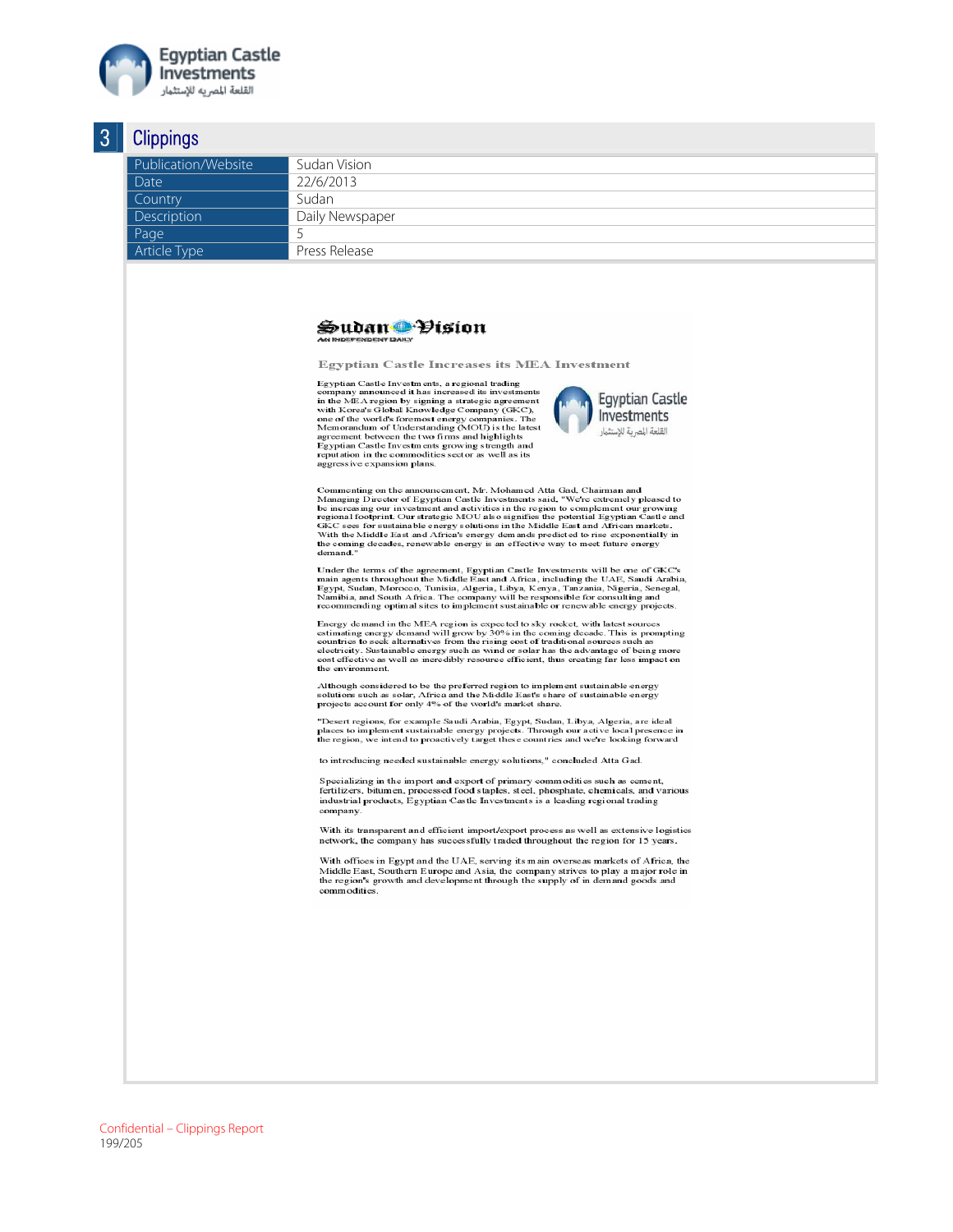

| Publication/Website | Alam Rakamy      |
|---------------------|------------------|
| Date                | 23/6/2013        |
| Country             | Egypt            |
| Description         | Weekly Newspaper |
| Page                |                  |
| Article Type        | Press Release    |
|                     |                  |



أعلنت شركة ايجيبشان كاسل للاستثمار إحدى الشركات التجارية الكبرى هي المُطقة – أنَّها زادت من حجم استثمار اتها بالشرق الأرسط من خلال توفَّع انفاقية استراتيجية . إنها رامت من منهم المتهارسية بالمدري من الشركات الرائدة هي المامية المدرانية.<br>مع شركة جلوبال توليدج الكورية، إلتي تعد من الشركات الرائدة هي الطاقة هي العالم. مع من التعالي التي يتم التي يتم التي يتم التي يتم التي يتم التي يتم التي يتم التي يتم التي يتم التي يتم التي ي<br>وقعد مذكرة القناهم احدث الاتفاقيات بين الشــركتين، والتي تشــير يتورها إلى الذوة<br>والســـمة التنامية لشــركة اي طها التوسعية الطموحة.

مصطف الموسعة العمودة.<br>هــي تعليقه على الاعلان، صرح محمد عطا جاد رئيس مجلس الإدارة والمضو الفقدب<br>الشركة ايجيبشان كاسل للاستثمار، فائلا :«إننا سعداء للعلية بزياده حجم استثماراتنا<br>وتوسعي نطاق أنشدهاتنا في القطقة يما يمكس تنا وتكشف هذه الاتفاقية الاستراتيجية المستقبل الواعد لحلول الطاقة المستدامة في<br>وتكشف هذه الاتفاقية الاستراتيجية المستقبل الواعد لحلول الطاقة المستدامة في<br>أســو ق الشرق الأوســط وأغريقيا" ، وأكد عطا أن الطاقة الاتجددة هي المبي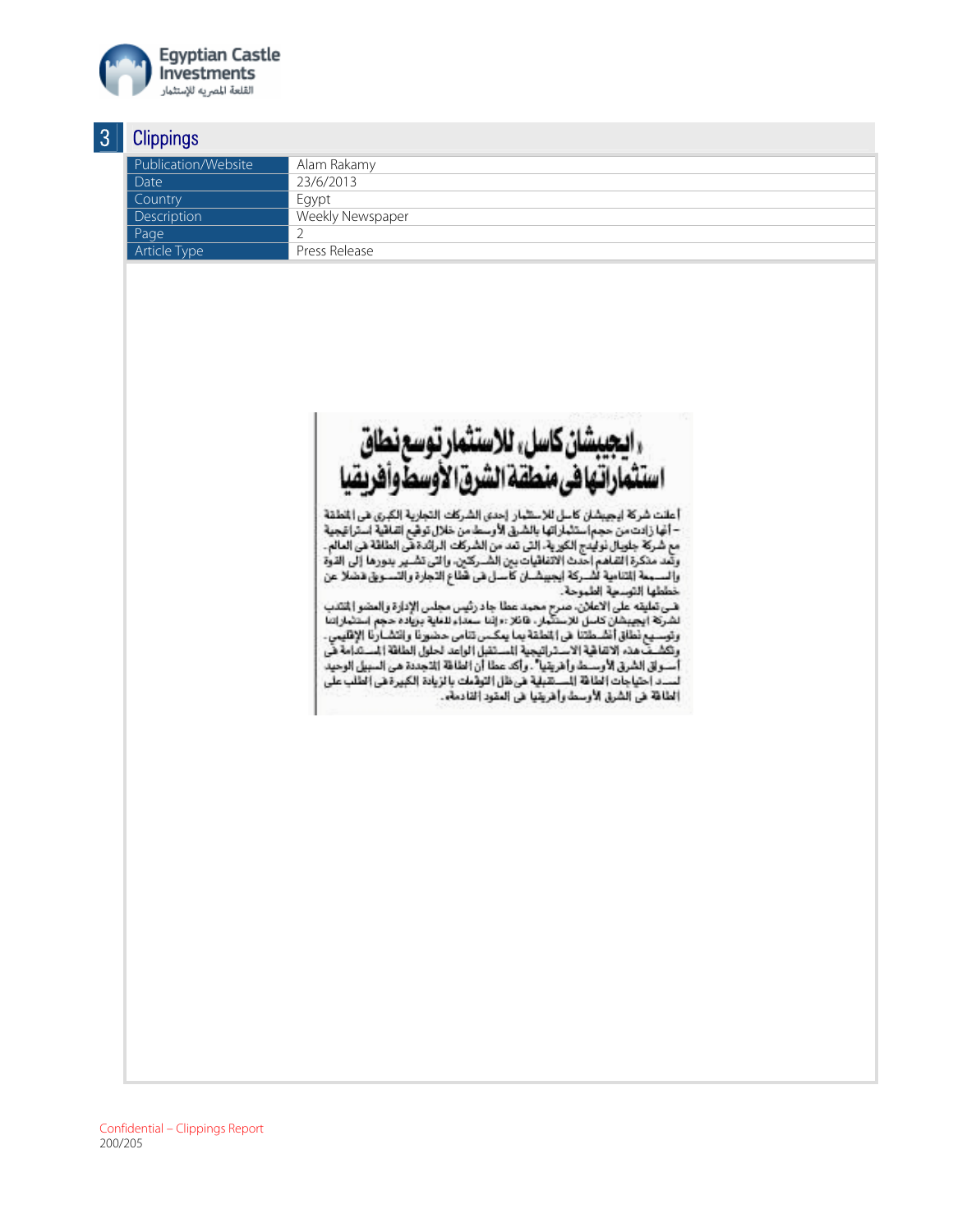

#### **Clinnings** 3

| ັ | v                   |                  |
|---|---------------------|------------------|
|   | Publication/Website | Alam Al Mal      |
|   | Date                | 23/6/2013        |
|   | Country             | Egypt            |
|   | Description         | Weekly Newspaper |
|   | Page                |                  |
|   | Article Type        | Press Release    |
|   |                     |                  |

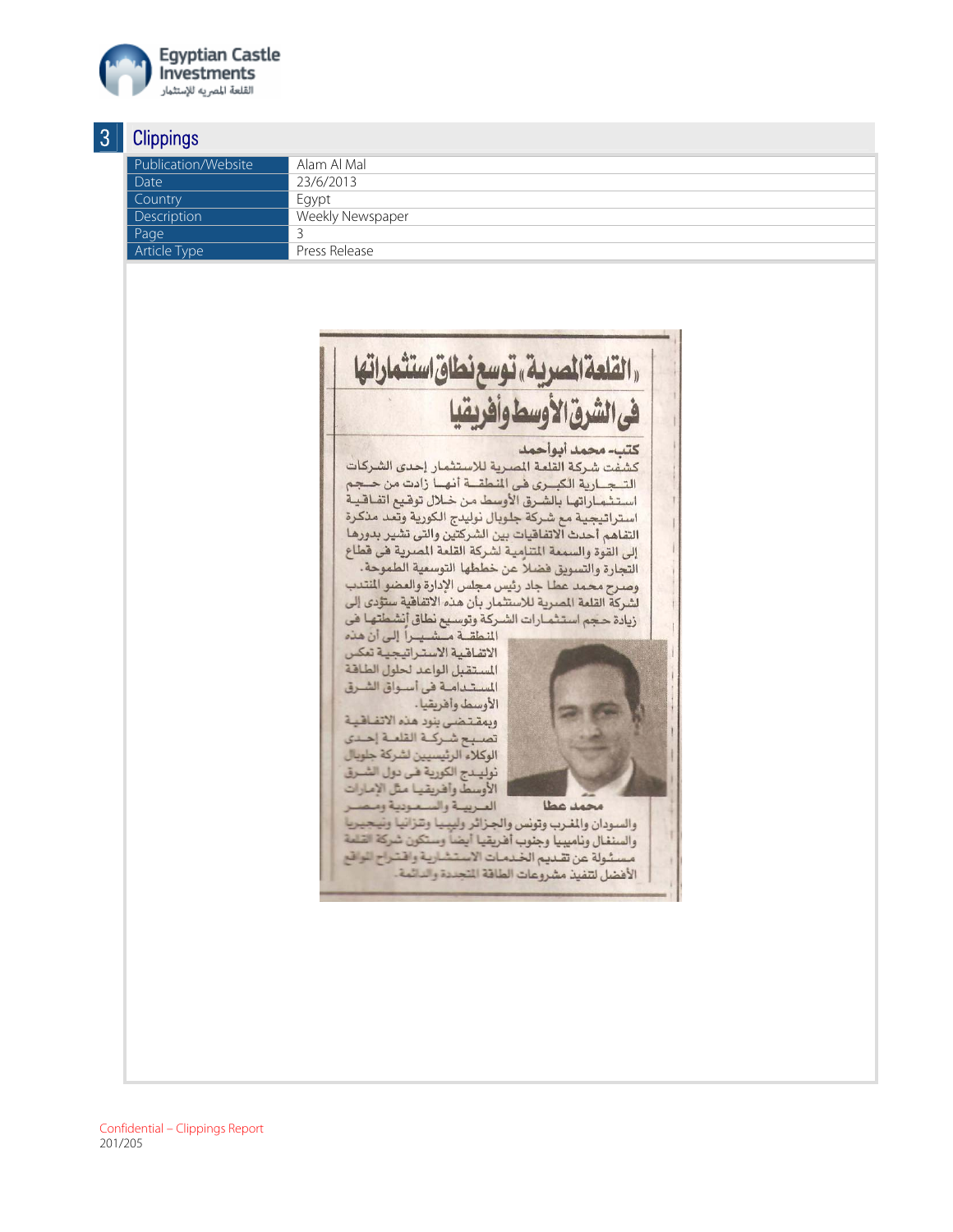

#### Clinnings -3

| ັ | <b>Olippingo</b>    |                 |
|---|---------------------|-----------------|
|   | Publication/Website | Al Mal          |
|   | Date                | 24/6/2013       |
|   | Countrv             | Egypt           |
|   | Description         | Daily Newspaper |
|   | Page                |                 |
|   | Article Type        | Press Release   |
|   |                     |                 |



هي ظل الطلب المتامي على الطافة المتجددة هي القارة السمراء والشرق هي ظل الطلب المنامي على الصاعد المجددة على الصارة المستراة والسرى<br>الأوسط وقعت شركة تجارية إقليمية منذكرة تفاهم استراتيجية مع شركة<br>الأوسط وقعت شركة تجارية إقليمية مدندة المنتخبة

من مصر اعتصاب مساعد كل ساعد المساعد المتحدة المساعد التي تعالى المساعد المساعد المساعد المساعد المساعد المساعد<br>الأوسط الوسط المساعد المساعد على المساعد المساعد المساعد المساعد المساعد المساعد المساعد المساعد المساعد المسا هي تعليمه على الإعتلان، مان السبب الحصد حسب الساب وربي البابع.<br>الإدارة، العضو المتدب لشركة القلعة الصرية للاستثمار، «إننا سعداء للغاية الإدارة، العصو المنتشب تسرّت المستحدة السرح.<br>بزيادة حجم استثماراتنا وتوسيع نطاق أنشطتنا في المنطقة بما يعكس بزيادة حجم استثماراتنا وتوسيع نطاق انشطننا هي المطعة بما يعتس<br>تنامى حضورنا وانتشارنا الإظهمي، وتكشف هذه الالثقافية الاستراتيجية<br>عن المستقبل الواعد لحلول الطاقة المبتدامة في أسواق الشرق الأوسط عن المستقبل الواعد لحلول الطاقة المتبعاء هى اسواق العربي العويد<br>وأشريقياء، وأكد عطا أن الطاقة المتبادات هي اسبيل الوحيد لسد<br>احتياجات الطاقة المستقبلية هي ظل التوقعات بالزيادة الكبيرة هي الطلب<br>على الطاقة هي الشرق الأوسط وأ

ويمقتضى بنود هذه الاتصافية تصبح سرحة انصحة أحد الوتحرة الرئيسيين.<br>لشركة جلوبال نوليدج الكورية هي دول الشرق الأوسط وأقريقيا.<br>الشركة جلوبال نوليدج الكورية هي دال ماز ماليا الأوسط تعني مالحنانا لشركة جلوبال نوليدج الخوريه هى دول انسرق ادوست واسريعية سني<br>الإمارات العربية والسعودية ومصر والسودان والغرب وتونس والجزائمي<br>الإمارات العربية والسعودية والسوداء من من أهدية الموضوع المنظمة الإمارات العربية والسعودية ومصر، واسعودان واسعوب ونطرب ونواس واجبراتها<br>وليبيا وتتزانيا ونيجيريا والسنفال وناميبيا وجنوب افريقيا أيضا، وستكون<br>شركة القلعة مستولة عن تقديم الخدمات الاستشارية واقتراح المواقع<br>الأفضل لتفيذ مشرو

الأهضل لتنفيذ مشروعات الطاقة للتجددة والدائمة .<br>- من النوع التي تن يتزايد الطلب على الطلبة بمستويات هائلة هي الشرق<br>الأوسط، إذ يتوقع أحدث التقارير أن يزيد الطلب على الطاقة بنسبة 30%<br>- المراس التقارير المراس التي تقارير أن موفرة في التكلفة، هضلا عن كفاءتها العالية وتأتيرها الفتيلية على البيئة .<br>- ورغم أن أفريقيا والشرق الأوسط من النطقة الفضلة لتنفيذ مشروعات<br>الطاقة الدائمة مثل الطاقة الشمسية، لكن نصيب مشاركتها في تلك<br>الشروعات لا يتجاوز 4% من

الشروعات لا يتجاوز 2% من حصة السوق العالميه.<br>- وختم جاد تصريحاته قائلا: «تعد الناطق الصحراوية هي السعودية<br>ومصر والسودان وليبيا والجزائر على سبيل الثال أماكن مثالية لإقامة<br>مشروعات الطاقة التجددة والشمسية، ونحرص من خلاص الع .<br>هي النطقة على الاستهداف السبق لهذه الدول ونتطلع لتقديم حلول جذرية .<br>للطاقة المتجددة».

هاقة اسجدده».<br>تتخصص الشركة في استيراد وتصدير المواد الأساسية مثل الأس والأسمدة والقار والسلع الغذائية المسنعة والحديد والفوسفات والكيماويات، والاسمدة والقار والسلح العدائية النصيفة والحديد والقوسفات والتيماويات.<br>والإضافة التي المتجات الصناعية التقومة. لقد أصبحت شركة القلعة<br>يدفع المسجد التي تقدم المستقدمة المستقدمة المستقدمة التي تماثلات المستقدمة. بالإضافة الى المنتجات الصناعية التقوعه. لقد اصبحت سرحة المقدم<br>الصدرية للاستثمار شريكا جديرا بالثقة بفضل عمليات الاستوبرا وانتخابير<br>الفعالة ذات الشفاهية العالية والشبكة اللوجيستية الشاملة، توجد القلعة<br>الممارية للاستثمار، ف النطقة وتطويرها من خلال إمدادها بالبضائع والسلع الطلوبة.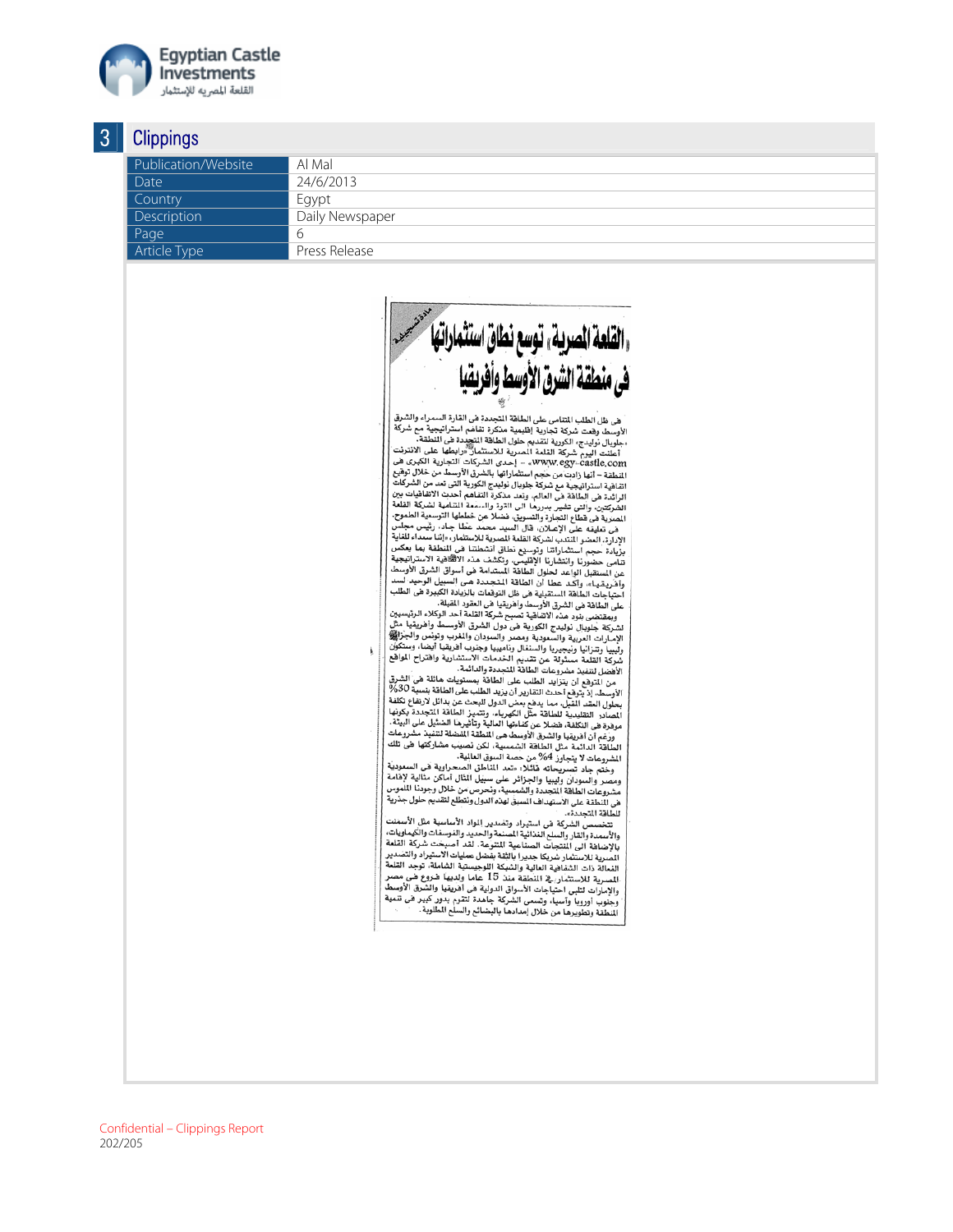

#### Clinnings 3

| U | olippingo           |                 |
|---|---------------------|-----------------|
|   | Publication/Website | Saudi Gazette   |
|   | Date                | 30/6/2013       |
|   | Country             | KSA             |
|   | Description         | Daily Newspaper |
|   | Page                | 14              |
|   | Article Type        | Press Release   |

## Egyptian Castle raises investment in MEA region

203/205 Confidential – Clippings Report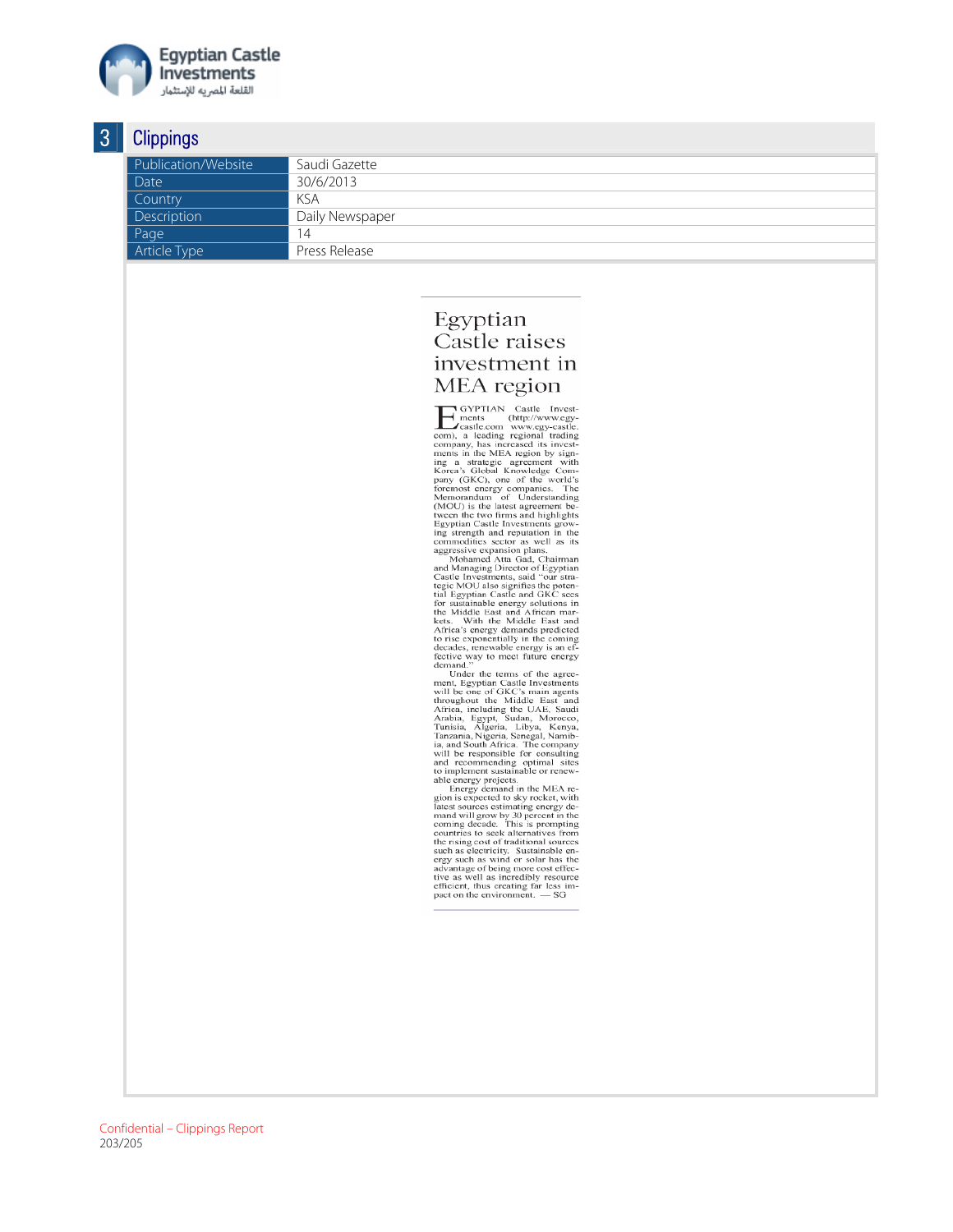

| Publication/Website | Al Mashhad       |
|---------------------|------------------|
| Date                | 1/7/2013         |
| Country             | Egypt            |
| Description         | Weekly Newspaper |
| Page                |                  |
| <b>Article Type</b> | Press Release    |

# سشان كاسل ونوليدج تتعاقدان لانتاج الطاقة المحددة

ظل الطلب المتامي على الطاقة المتجددة في الشرق الاوسط ۹ وأفريقيا أعلنت شركة ايجيبشان كاسل للاستثمار أنها فامت بزيادة حجم استثماراتها بالشرق الأوسط إنطلاقا من خططها التوسعية الطموحة من خلال توقيع اتفاقية استراتيجية ومذكرة تفاهم مع شركة جلوبال نوليدج الكورية لتقديم حلول الطافة المجددة في المنطقة.

في هذا الصدد أعرب محمد عطا جاد رئيس مجلس الإدارة والعضو المنتدب لشركة ايجيبشان كاسل للاستثمار عن سمادته بزيادة حجم الإستثمارات وتوسيع نطاق أنشطة شركته في المنطقة بما يمكس تنامي الحضور والإنتشار الإقليمي، كما تكشف هذه الاتفاقية الاستراتيجية الستقبل الواعد لحلول الطاقة السندامة في أسواق الشرق الأوسط وأفريقيا، وأكد عطا أن الطاقة المجددة هي السبيل الوَحيد لسد احتياجات الطاقة المستقبلية في ظل التوقمات بالزيادة الكبيرة في الطلب على الطاقة في الشرق الأوسط وأفريقيا في العقود القادمة.

وبمقتضي بنود هذه الاتفاقية تصبح شركة ايجيبشان كاسل إحدى الوكلاء الرئيسيين لشركة جلوبال نوليدج الكورية هي دول الشرق الأوسط وأهريقيا مثل الإمـارات المريية، السمودية، السودان، المفرب، تونس، الجزائر، ليبيا، تنزانيا، نيجيريا، السنفال، ناميبيا، جنوب أفريقيا، ومصر، وستكون الشركة مسؤولة عن تقديم الخدمات الاستشارية وافتراح المواقع الأفضل لتنفيذ مشروعات الطاقة المتجددة والدائمة.

وأضـاف جـاد إن المناطق الصـحراوية في السـعودية ومصـر والـسـودان وليبيا والجزائر على سبيل الثال تعد أماكن مثالية لإقامة مشروعات الطافة المجددة والشمسية، ولذلك نحرص من خلال وجودنا في النطقة على الاستهداف السبق لهذه الدول ونتطلع لتقديم حلول جذرية للطافة ألتجددة.